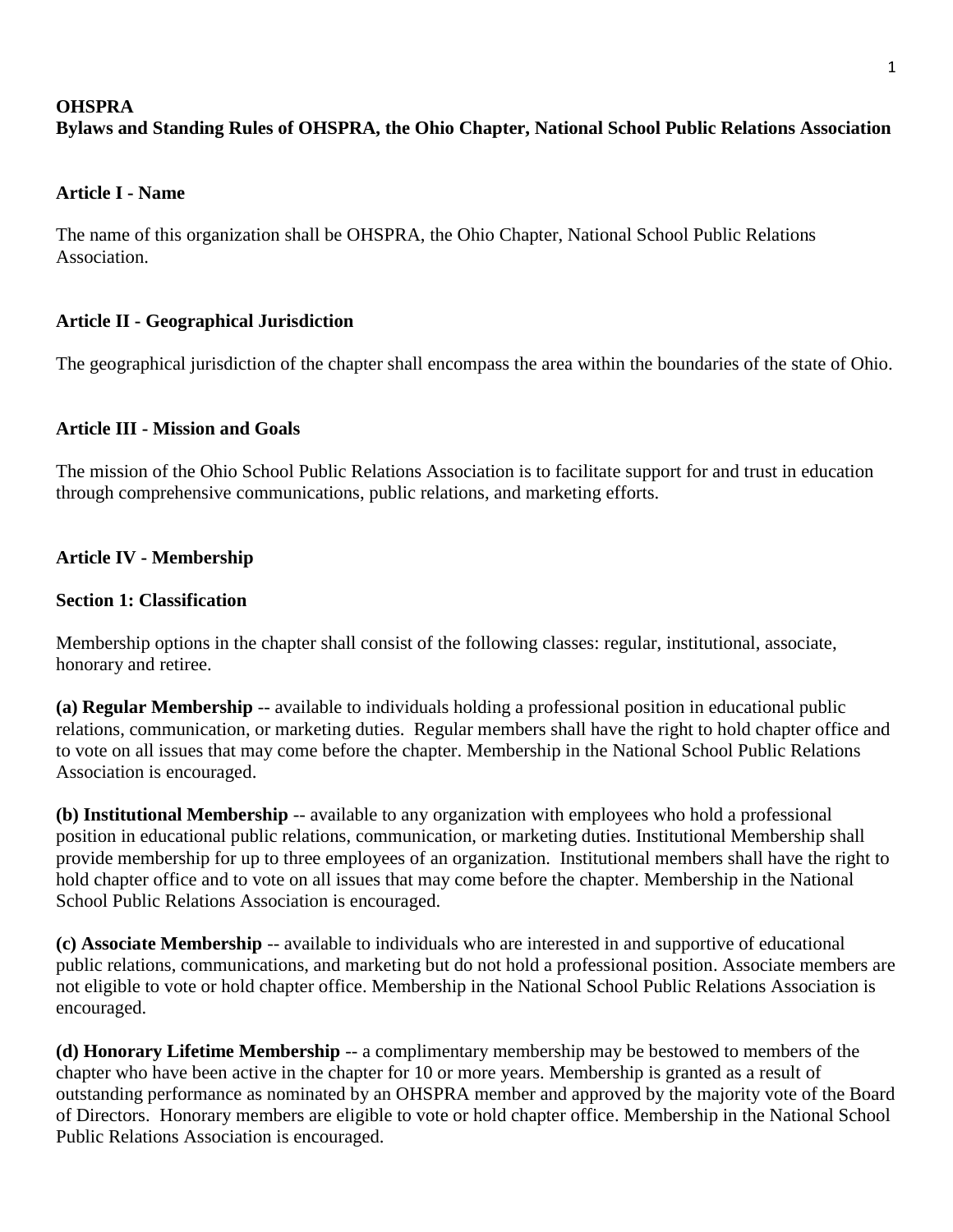**(e) Retiree Membership--** available to members or former members who have retired from active work in public relations and pay a retiree membership fee. They have the right to vote and hold office. Membership in the National School Public Relations Association is encouraged.

### **Section 2: Active Members**

The membership year is officially from September 1 to August 31, but member benefits of all membership levels shall not be activated until membership payment is received by the organization.

### **Section 3: Dues**

Annual dues for members shall be set by a vote of two-thirds of the Board of Directors and shall remain in effect until changed in the same manner.

# **Article V - Board of Directors**

### **Section 1: Composition**

The governing body of the chapter shall be the Board of Directors, which includes:

- 1. Elected officers
- 2. Elected directors
- 3. Board-appointed liaisons

The Board of Directors shall consist of the President, Immediate Past President, President-elect, Treasurer, Secretary, Director of Membership, Director of Professional Development, Director of Contests and Awards, Director of Communications, Director of Partnerships

# **Section 2: Term of Office**

(a) Members of the Board of Directors are elected to their positions by the membership. The Board Directors, Secretary and Treasurer shall serve a two-year term. President-elect, President and Immediate Past President shall serve a two-year term.

(b) Board-appointed liaisons will serve a one-year term to support the chapter's operations and do not hold the right to vote on Board business.

### **Section 3: Quorum**

Business shall be transacted by a majority of the elected officers and Directors.

### **Section 4: Removal**

Any member of the Board may be removed from office by two-thirds (2/3) vote of the members of the elected officers and Directors. Causes for removal may include but are not limited to excessive or unexcused absences, not performing in accordance to the Association bylaws, or unethical or unlawful conduct.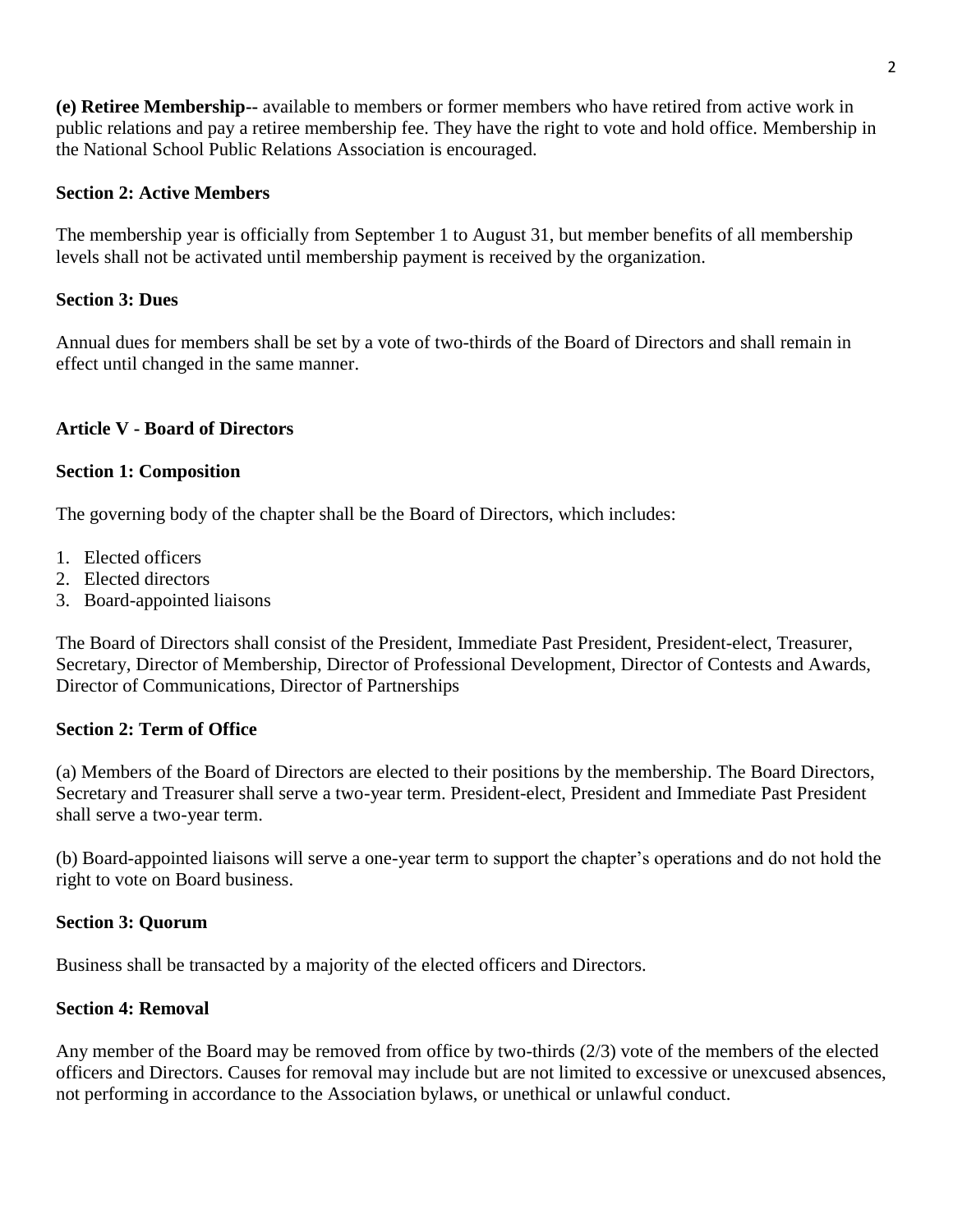### **Article VI- Nominations and Elections**

### **Section 1: Nominations**

A Nominating Committee shall be appointed by the Immediate Past President with elected officers and Directors approval. In the event that the Immediate Past President is running for an office, by majority vote, the Board will select the chair of the Nominating Committee.

- (a) The Nominating Committee
	- 1. Shall present a slate of officers for the open positions.
	- 2. Shall distribute nomination information to members for a vote.

### **Section 2: Elections**

- (a) The election of the elected officers and Directors shall be conducted annually by electronic ballot prepared by the Nominating Committee and distributed to members.
- (b) Official ballots shall be returned to the Nominating Committee within the specified election time period.
- (c) Results of the election shall be reported to the Immediate Past President or the appointed Committee Chair by the Nominating Committee.
- (d) A majority of the ballots cast shall determine the elected officer.
- (e) The results of the election shall be reported to the National School Public Relations Association by May 1.

#### **Section 3: Taking Office**

All Board positions will serve a two-year term beginning June 1. Board member terms are staggered so that not all of the board seats are up for election in the same membership year.

### **Article VII - Officers**

#### **Section 1: Requirements**

(a) The President-elect must have served at least one year on the Board of Directors prior to running for this office.

(b) The President, President-elect, Secretary, and Treasurer are required by NSPRA to hold membership in NSPRA. National dues for these officers may be paid by OHSPRA.

### **Section 2: Term of office**

(a) The Directors, Secretary and Treasurer will serve a two-year term beginning June 1. The President-elect, President and Immediate Past President will serve a two-year term beginning June 1.

(b) The President-elect shall succeed the President and the President shall succeed the Past President.

(c) The Treasurer and Secretary will be elected on alternating years.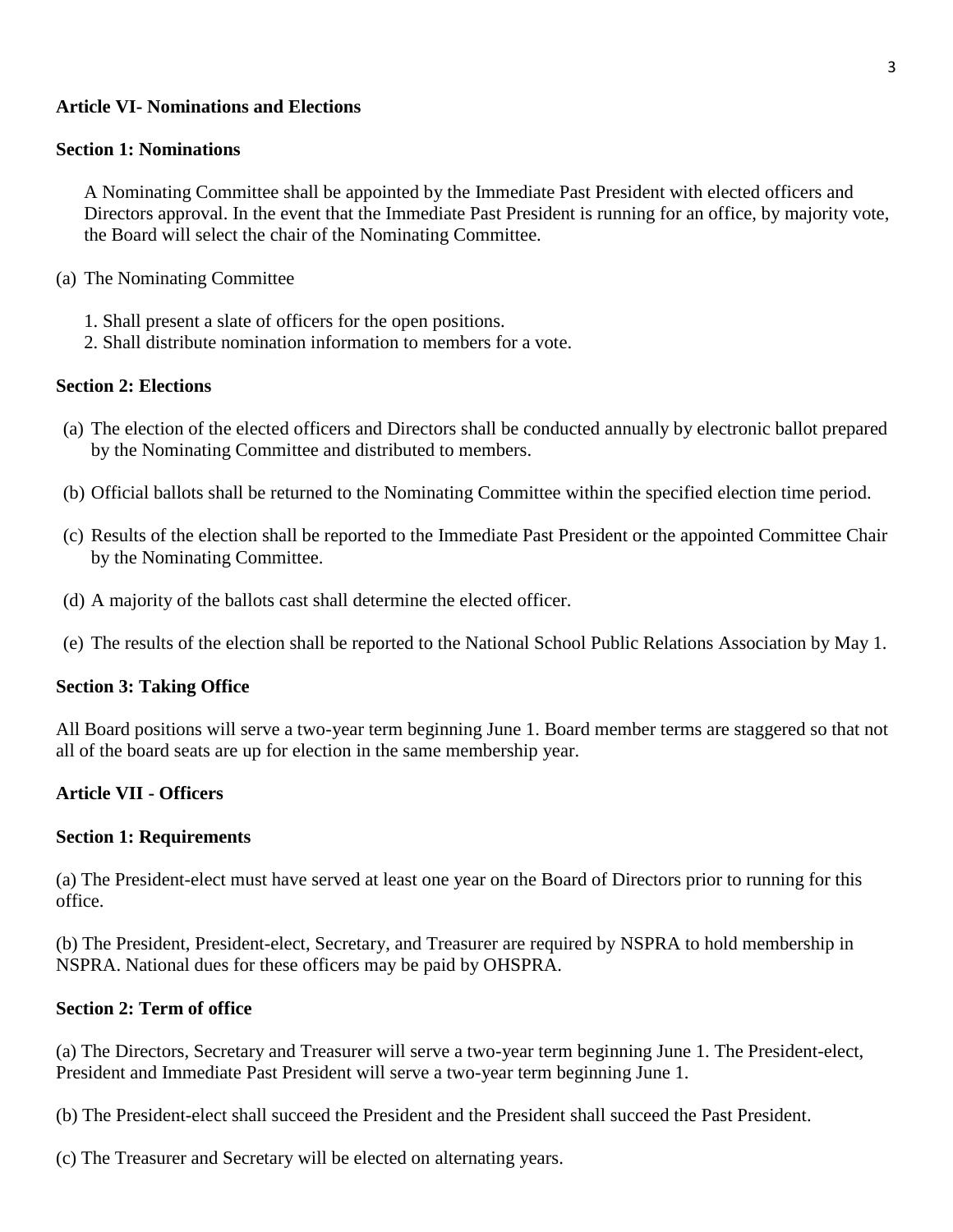(d) The Board of Directors may contract with an Executive Director whose duties and compensation shall be defined by the Board of Directors. **Section 3: Vacancies**

(a) In the event of a vacancy of the office of President, the President-elect shall become President. The President shall appoint a President-elect whose term will expire at the next election of chapter officers.

(b) Should the office of President become vacant at the same time that the office of President-elect is vacant, the Secretary will automatically assume the office of President in an interim capacity, while maintaining Secretary duties.

(c) The Board of Directors shall immediately canvass the Directors for nominations for President and President elect, and conduct an election of the membership to fill the unexpired term and one full term.

(d) Director positions shall be elected from among chapter members with regular, institutional, honorary or retiree membership. Whenever vacancies occur, appointments shall be made within one month by the President.

# **Section 4: Duties**

The officers shall perform the duties provided in this section, as well as duties that may be assigned, or prescribed in the adopted parliamentary authority.

# **(a) The President shall:**

- 1. Preside at meetings of the chapter and the Board of Directors
- 2. Exercise general leadership and supervision of the affairs of the chapter
- 3. Be responsible for the annual review of the chapter's strategic plan
- 4. Perform all other duties commonly associated with this office.

# **(b) The President-elect shall:**

- 1. Preside at meetings in the absence of the President
- 2. Be responsible for the annual review of OHSPRA bylaws
- 3. Be responsible for chapter compliance with the bylaws
- 4. Conduct other duties as assigned by the President

5. Immediately assume the office of President if the President is no longer able to fulfill the responsibilities of the office

6. Conduct other duties as assigned by the President

# **(c) The Immediate Past President shall:**

- 1. Preside at meetings in the absence of the President or President-elect
- 2. Serve in an advisory capacity
- 3. Be the state coordinator for NSPRA and ensure the chapter is strategically aligned with NSPRA
- 4. Conduct other duties as assigned by the President

# **(d) The Secretary shall:**

- 1. Keep meeting minutes and records of meetings for the chapter's archives
- 2. Distribute meeting minutes to the Board of Directors prior to the next Board 3. Serve as historian
- 3. Conduct other duties as assigned by the President

# **(e) The Treasurer shall:**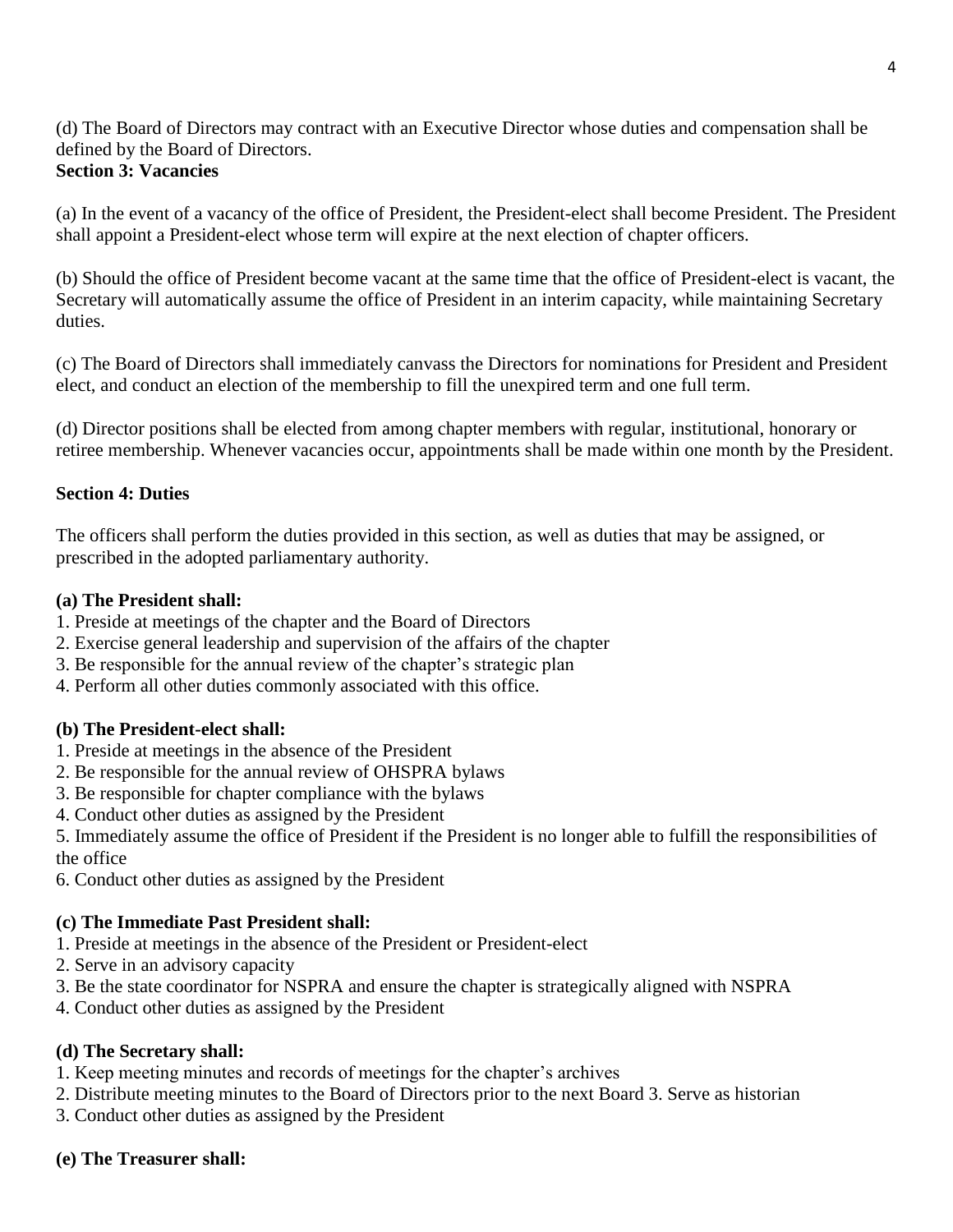1. Oversee financial matters of the chapter

2. Work in conjunction with the elected officers and Directors to keep records of funds and monitor the annual budget process as developed and approved by the elected officers and Directors

3. Present monthly updated financial statements to the Board of Directors

4. Provide financial statements annually to the members and upon request by the Board of Directors or membership

5. Provide required tax and financial statements to NSPRA

6. Facilitate the disbursement of chapter funds as approved by the elected officers and Directors

7. Conduct other duties as assigned by the President

# **Article VIII - Meetings**

### **Section 1: Annual Meeting**

(a) There shall be at least one general membership meeting of the chapter annually.

(b) The time, place, and program shall be determined by the Board of Directors. The President shall notify all members of meetings.

(c) General membership meetings may be for the purpose of transacting business to be effected by a majority vote of the members present and constituting a quorum.

### **Section 2: Board Meetings**

Meetings of the Board of Directors shall be held at a time and place as the Board of Directors may designate. It is an expectation that Board members will make a reasonable effort to attend each meeting.

# **Section 3: Special Meetings**

Special meetings of the Association may be called by the President upon a 14-day notice to all members or by a two-thirds (2/3) vote of the Board of Directors in a meeting by conference call, fax or email.

### **Section 4: Quorum**

(a) The quorum for the Board of Directors shall be six.

(c) In the absence of a quorum at meetings, urgent action may be taken and such action later ratified by conference call, fax or email vote. A majority of those voting shall constitute ratification.

# **Article IX - Parliamentary Authority**

Robert's Rules of Order, Newly Revised, shall govern this chapter in all cases in which they are applicable and in which they are not in conflict with the bylaws of this chapter.

### **Article X - Bylaws Adoption**

The bylaws must first be adopted by a majority of the chapter's members. After chapter approval, they shall be submitted to the executive committee of the National School Public Relations Association for approval before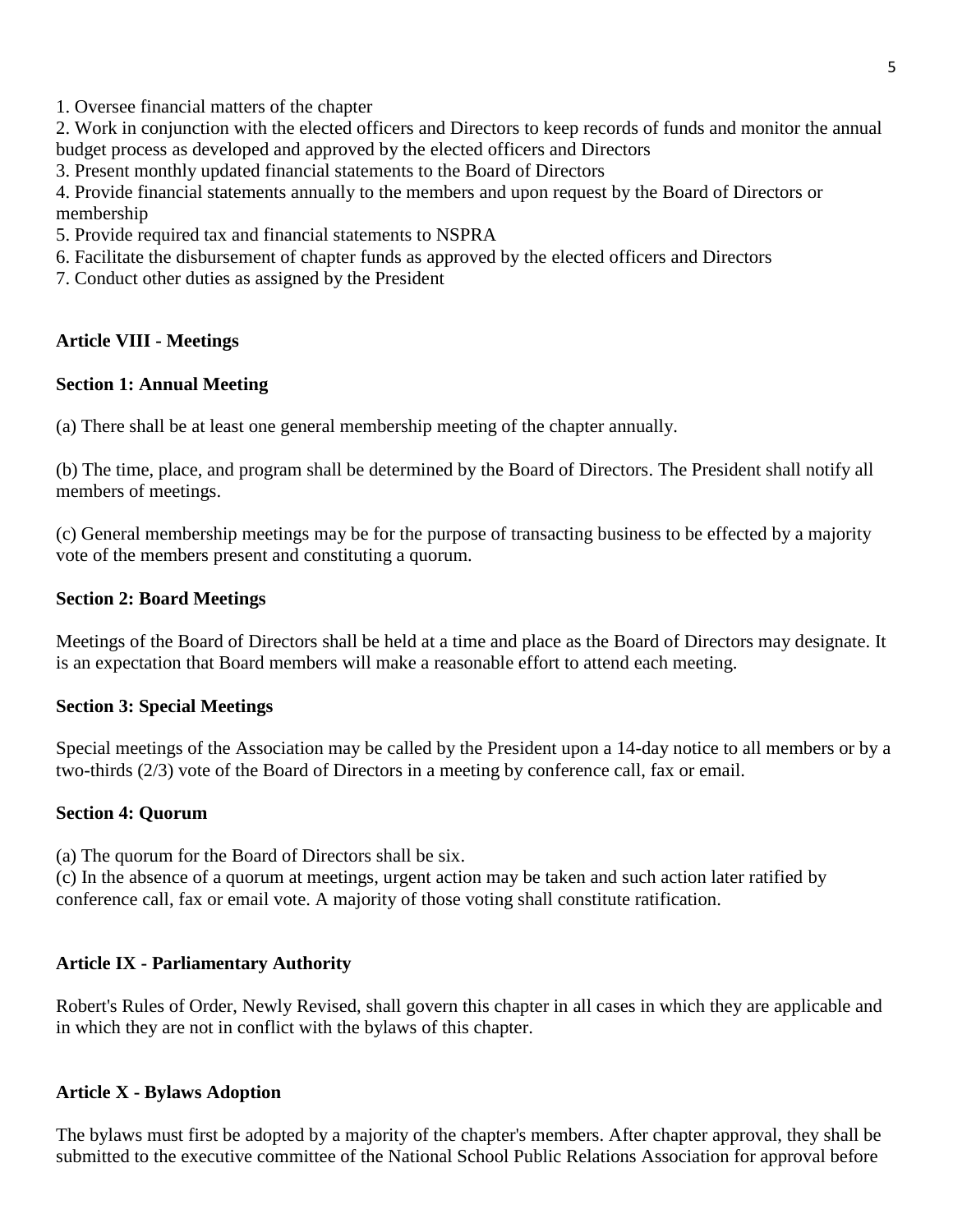they become effective.

### **Article XI - Amendments**

The bylaws may be amended by a two-thirds vote of the members present at the annual meeting or by a twothirds vote of members voting by electronic ballot provided at least 30 days notice in writing has been given of any proposed amendment.

### **Article XII - Delegates to National Seminar**

(a) The official delegate to the National Seminar is the President. In the event the President is unable to attend, the President-elect is the alternate. Any other replacements may be decided on by the Board of Directors.

(b) Conference registration fees and travel related expenses incurred for attendance at the NSPRA National Conference for the President or the designated alternate may be paid by OHSPRA as determined by the financial status of the association.

### **Article XIII - Prohibited Activities**

No part of the earnings of the chapter shall inure to the benefit of, or be distributed to, its directors, officers or other private persons, except that the organization shall be authorized and empowered to pay reasonable compensation for services rendered and to make payments and distribution in furtherance of the purposes set forth in these Bylaws. Except as provided in Section 501(h) of the Internal Revenue Code of 1954, or any corresponding provision of any future United States Internal Revenue law, no substantial part of the activities of the organization shall be the carrying on of propaganda, or otherwise attempting to influence legislation, and the Chapter shall not participate in, or intervene in (including the publishing of distribution of campaign statements) any political campaign on behalf of any candidate for public office.

Notwithstanding any other provision of these Bylaws, the organization shall not carry on other activities not permitted to be carried on (a) by a corporation exempt or from Federal Income Tax under Section 501(c)(3) of the Internal Revenue Code of 1954, or the corresponding provision of any future United States Internal Revenue law, or (b) by a corporation, contributions to which are deductible under Section  $170(c)(2)$  of the Internal Revenue Code of 1954, or the corresponding provision of any future United States Internal Revenue law.

Upon dissolution of the Chapter, the Board of Directors, after paying or making provision for the payment of all the liabilities of the Chapter, dispose of all the assets of the Chapter exclusively for the purposes of the Chapter in such manner, or to such organization or organizations organized and operated exclusively for charitable, educational, or scientific purposes as shall at the time qualify as an exempt organization or organizations under Section 501(c)(3) of the Internal Revenue Code of 1954, or the corresponding provision of any future United States Internal Revenue law, as the Board of Directors shall determine.

### **Article XIV - Finances**

### **Section 1: Execution of Contracts**